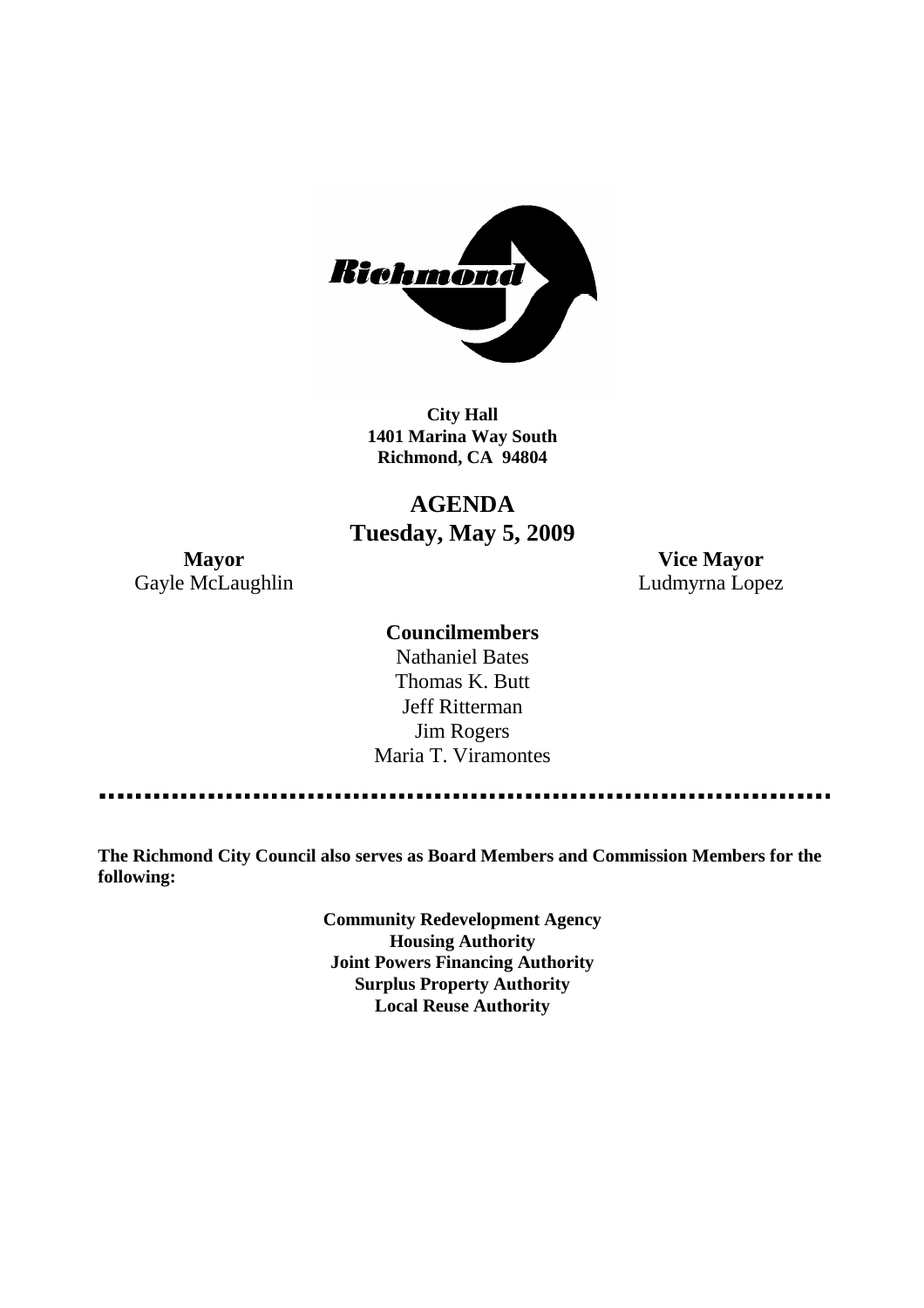# **MEETING PROCEDURES**

The City of Richmond encourages community participation at its City Council meetings and has established procedures that are intended to accommodate public input in a timely and time-sensitive way. As a courtesy to all members of the public who wish to participate in City Council meetings, please observe the following procedures:

**PUBLIC COMMENT ON AGENDA ITEMS:** Anyone who desires to address the City Council on items appearing on the agenda must complete and file a pink speaker's card with the City Clerk **prior** to the City Council's consideration of the item. Once the City Clerk has announced the item and discussion has commenced, no person shall be permitted to speak on the item other than those persons who have submitted their names to the City Clerk. Your name will be called when the item is announced for discussion. **Each speaker will be allowed TWO (2) MINUTES to address the City Council on NON-PUBLIC HEARING items listed on the agenda.**

**OPEN FORUM FOR PUBLIC COMMENT:** Individuals who would like to address the City Council on matters not listed on the agenda or on **Presentations, Proclamations and Commendations, Report from the City Attorney, or Reports of Officers** may do so under Open Forum. All speakers must complete and file a pink speaker's card with the City Clerk **prior** to the commencement of Open Forum. **The amount of time allotted to individual speakers shall be determined based on the number of persons requesting to speak during this item. The time allocation for each speaker will be as follows: 15 or fewer speakers, a maximum of 2 minutes; 16 to 24 speakers, a maximum of 1 and one-half minutes; and 25 or more speakers, a maximum of 1 minute.**

### **SPEAKERS ARE REQUESTED TO OCCUPY THE RESERVED SEATS IN THE FRONT ROW BEHIND THE SPEAKER'S PODIUM AS THEIR NAME IS ANNOUNCED BY THE CITY CLERK.**

**CONSENT CALENDAR:** Consent Calendar items are considered routine and will be enacted, approved or adopted by one motion unless a request for removal for discussion or explanation is received from the audience or the City Council. A member of the audience requesting to remove an item from the Consent Calendar must complete and file a speaker's card with the City Clerk **prior to the City Council's consideration of Item C, Agenda Review.** An item removed from the Consent Calendar may be placed anywhere on the agenda following the City Council's agenda review.

*The City Council's adopted Rules of Procedure recognize that debate on policy is healthy; debate on personalities is not. The Chairperson has the right and obligation to cut off discussion that is too personal, too loud, or too crude.*

**\*\*\*\*\*\*\*\*\*\*\*\*\*\*\*\*\*\*\*\*\*\*\*\*\*\*\*\*\*\*\*\*\*\*\*\*\*\*\*\*\*\*\*\*\*\*\*\*\*\*\*\*\*\*\*\*\*\***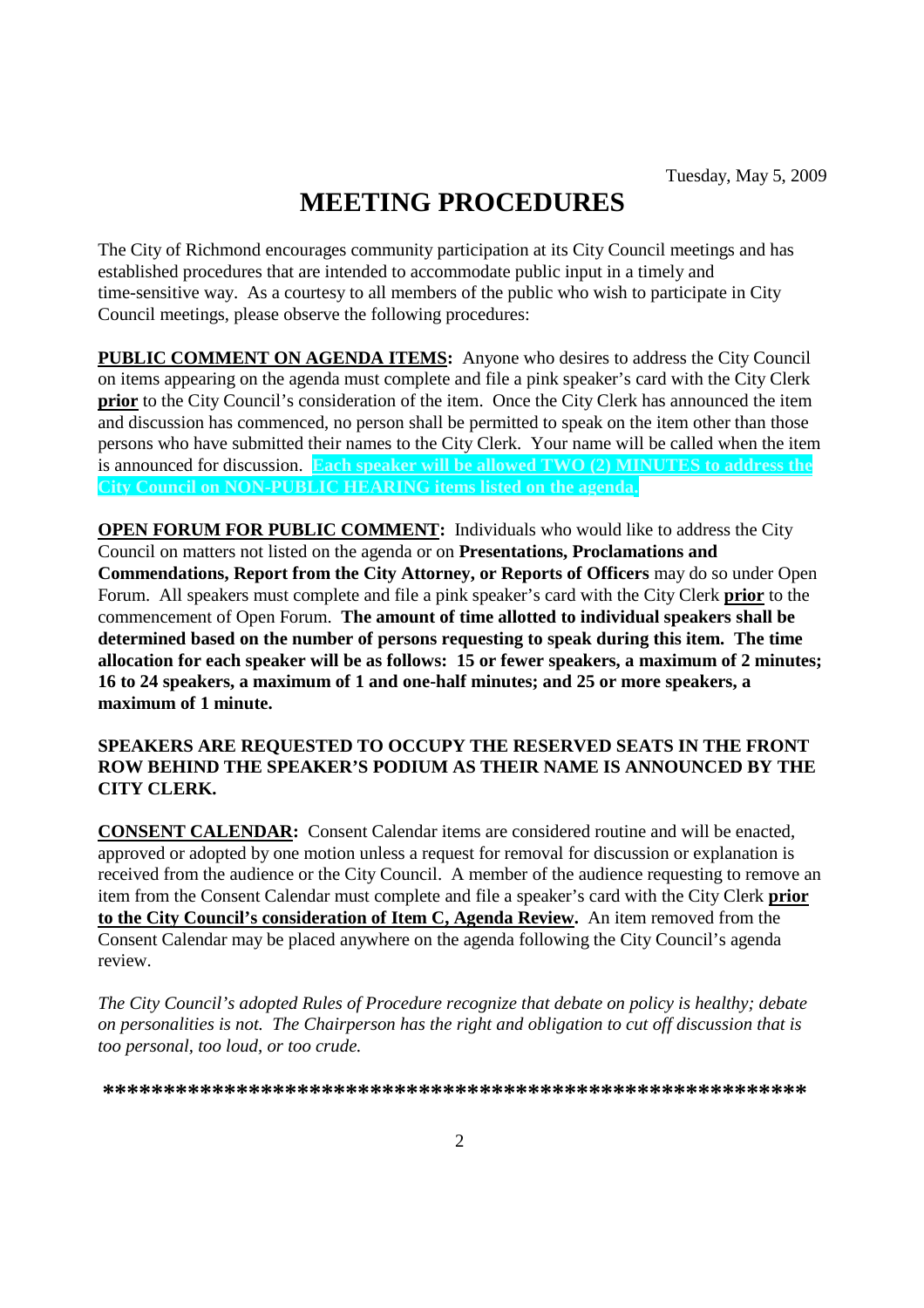### **EVENING OPEN SESSION**

5:00 p.m.

### **A. ROLL CALL**

### **B. PUBLIC COMMENT**

### **C. ADJOURN TO CLOSED SESSION**

### **CLOSED SESSION**

Shimada Room of City Hall

### **A. CITY COUNCIL**

### **A-1.** CONFERENCE WITH LEGAL COUNSEL - EXISTING LITIGATION (Subdivision [a] of Government Code Section 54956.9):

Andre Mogannam vs. City of Richmond: Claims Settlement Authorization

Martin vs. City of Richmond

Citizens of the East Shore State Parks vs. City of Richmond

Communities for a Better Environment vs. City of Richmond

**A-2.** CONFERENCE WITH LEGAL COUNSEL - ANTICIPATED LITIGATION (Initiation of litigation pursuant to Subdivision (c) of Section 54956.9):

One case

**\*\*\*\*\*\*\*\*\*\*\*\*\*\*\*\*\*\*\*\*\*\*\*\*\*\*\*\*\*\*\*\*\*\*\*\*\*\*\*\*\*\*\*\*\*\*\*\*\*\*\*\*\*\*\*\*\*\*\***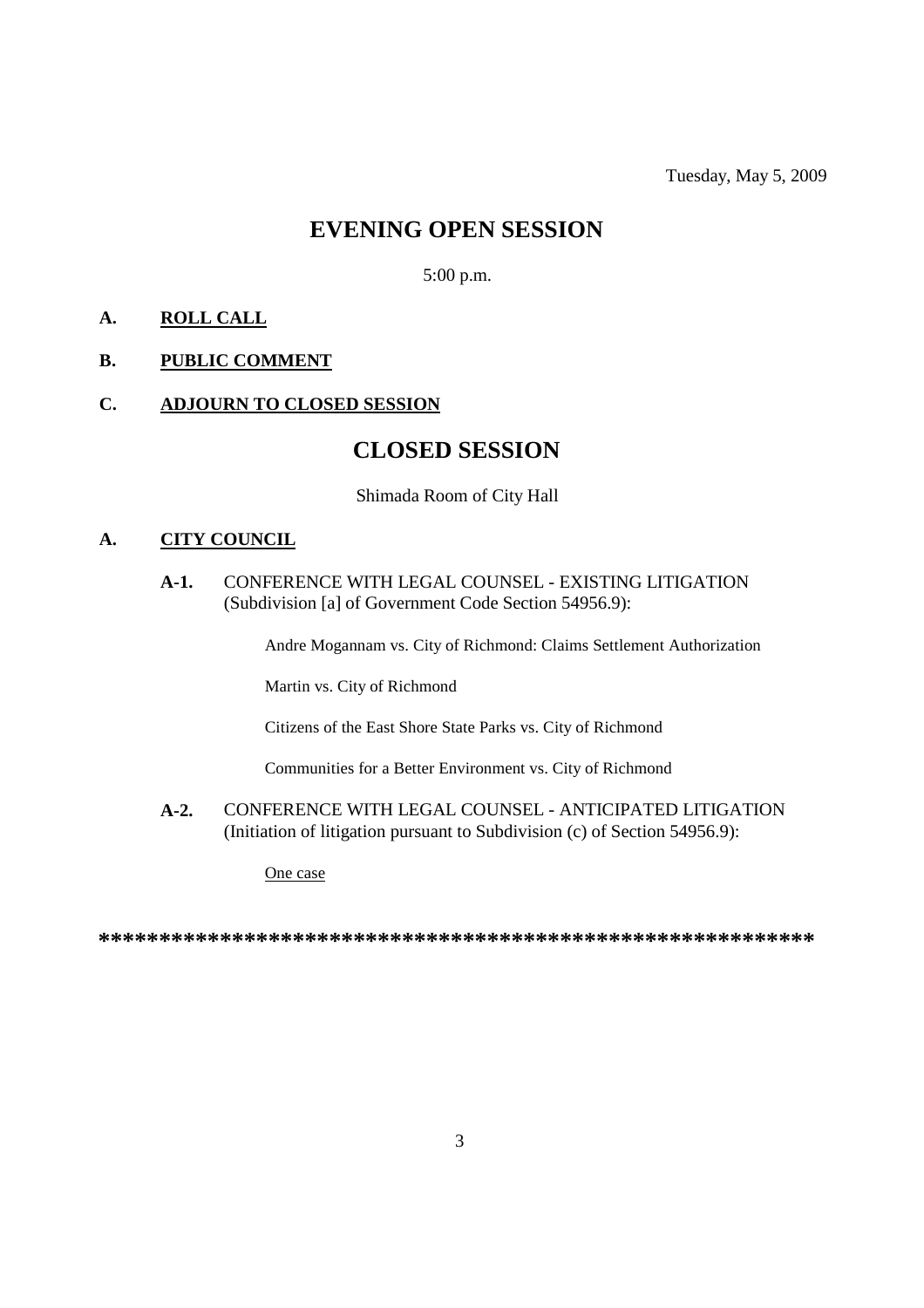## **SPECIAL JOINT MEETING OF THE RICHMOND COMMUNITY REDEVELOPMENT AGENCY/CITY COUNCIL**

### 6:30 p.m.

### **PLEDGE TO THE FLAG**

### **A. ROLL CALL**

### **B. STATEMENT OF CONFLICT OF INTEREST**

### **C. PUBLIC HEARING**

**C-1.** Public hearing to: (a) receive testimony regarding the proposed 2009-2010 Annual Consolidated Action Plan and Substantial Amendment to the 2008-09 Consolidated Action Plan and (b) adopt a City Council resolution approving the Annual Consolidated Action Plan and authorizing the submittal of the 2009 Annual Consolidated Plan to HUD Richmond Community Redevelopment Agency (Steve Duran/Patrick Lynch 307-8140).

### **D. ADJOURNMENT**

**\*\*\*\*\*\*\*\*\*\*\*\*\*\*\*\*\*\*\*\*\*\*\*\*\*\*\*\*\*\*\*\*\*\*\*\*\*\*\*\*\*\*\*\*\*\*\*\*\*\*\*\*\*\*\*\*\*\*\***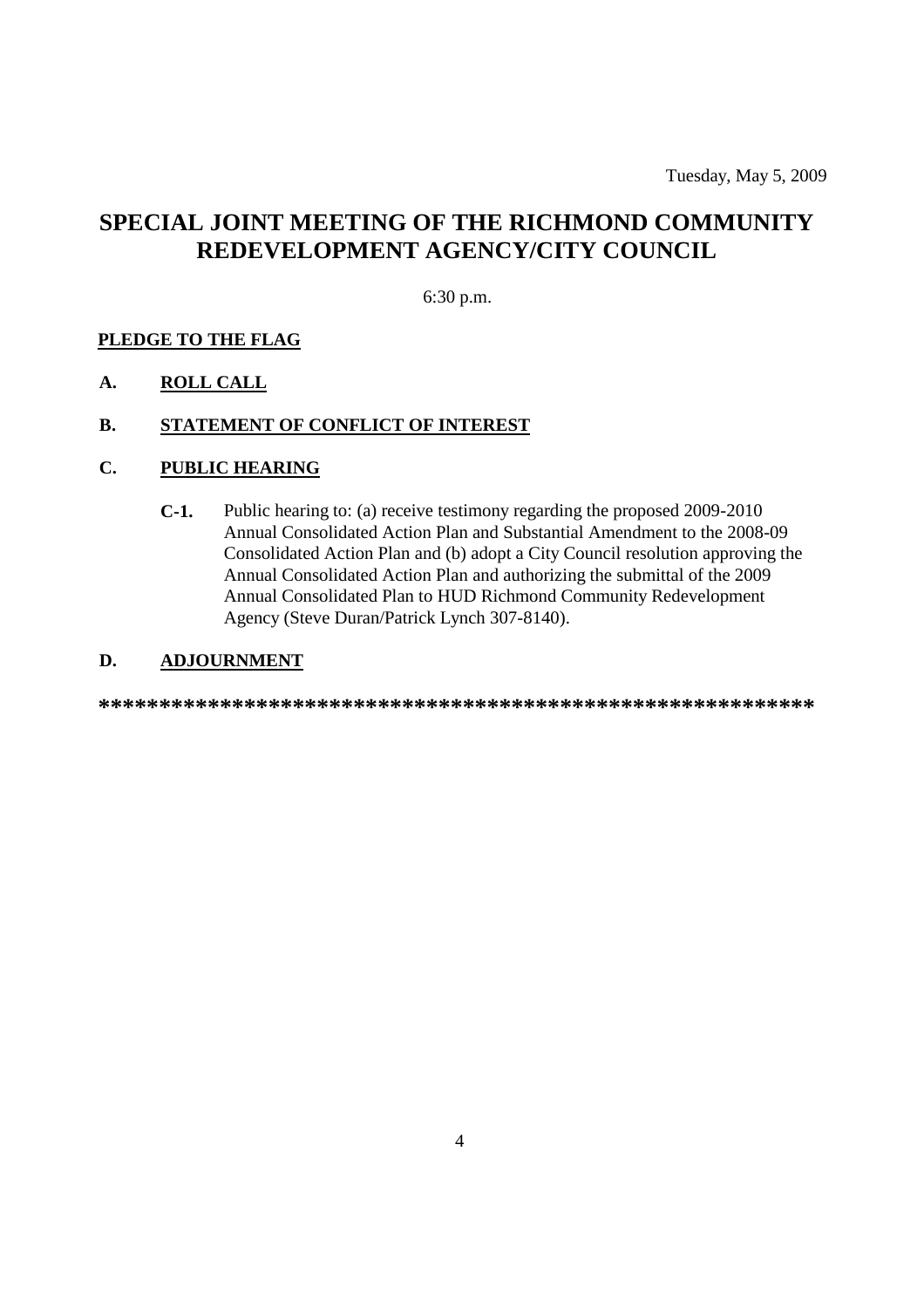## **JOINT MEETING OF THE JOINT POWERS FINANCE AUTHORITY/CITY COUNCIL**

#### 6:45 P.M.

### **A. ROLL CALL**

### **B. STATEMENT OF CONFLICT OF INTEREST**

### **C. CONSENT CALENDAR**

**C-1.** ADOPT the following three resolutions: (1) an amended and restated resolution of the Joint Powers Financing Authority authorizing the issuance and delivery of its not-to-exceed \$30,000,000 Point Potrero Lease Revenue Bonds and \$21,000,000 Point Potrero Taxable Lease Revenue Bonds (collectively, the "bonds"), and the execution and delivery of a trust agreement, a bond purchase contract, a site lease, a facilities lease, an official statement, and certain other actions in connection with the issuance, sale and delivery of such bonds; (2) an amended and restated resolution of the City Council approving the forms of a facilities lease, a bond purchase contract, a continuing disclosure agreement, an official statement, and certain other actions; and (3) a resolution of the City Council approving the issuance of tax exempt securities for the financing of a port-related project and related actions - Finance Department (James Goins 620- 6740).

### **D. ADJOURNMENT**

**\*\*\*\*\*\*\*\*\*\*\*\*\*\*\*\*\*\*\*\*\*\*\*\*\*\*\*\*\*\*\*\*\*\*\*\*\*\*\*\*\*\*\*\*\*\*\*\*\*\*\*\*\*\*\*\*\*\***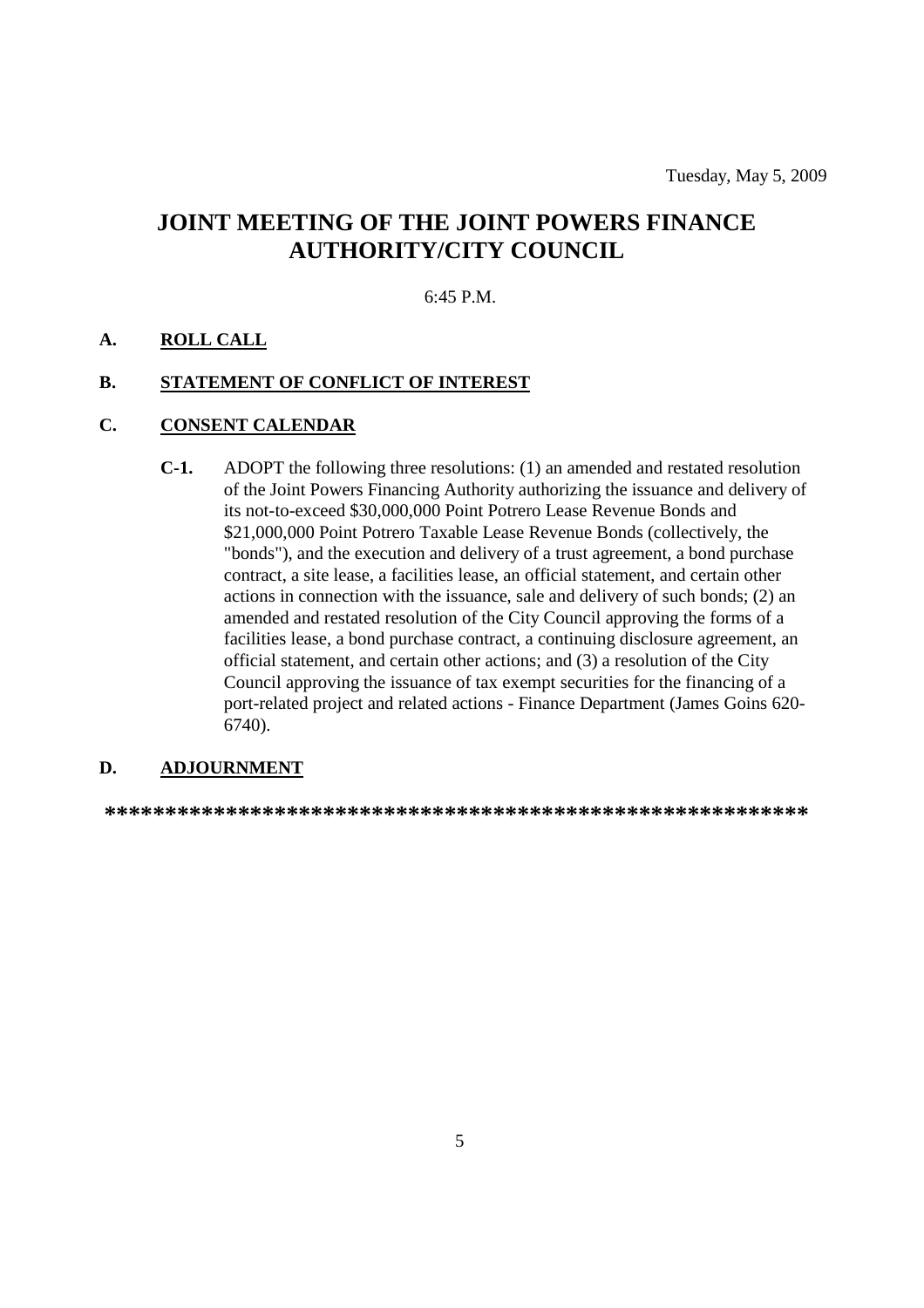## **CITY COUNCIL**

7:00 p.m.

### **A. ROLL CALL**

### **B. STATEMENT OF CONFLICT OF INTEREST**

### **C. AGENDA REVIEW**

### **D. PRESENTATIONS, PROCLAMATIONS, AND COMMENDATIONS**

- **D-1.** Proclamation designating Public Service Recognition Week, May 4th May 10th - Mayor's Office (Mayor McLaughlin 620-6503).
- **D-2.** Presentation of the Manager and the Employee of the Year Awards City Manager (Bill Lindsay 620-6512).

### **E. CONSENT CALENDAR**

- **E-1.** APPROVE the purchase and installation of nine Motorola high-band base radios and accessories from Khavarian Enterprises, Inc., dba Vision Communications Co., in the amount of \$17,152.12 - Fire Department (Chief Michael Banks 307-8041).
- **E-2.** ADOPT a resolution authorizing the execution and delivery of a swap agreement relating to the City's wastewater bonds and authorizing certain other actions in connection therewith - Finance Department (Jim Goins 620-6740).
- **E-3.** APPROVE a resolution memorializing the July 2007 authorization of service contracts for as-needed CEQA consulting services in an amount not to exceed \$400,000 per vendor, per project over a three-year period, August 2007 through July 2010 - Planning and Building Services Department (Richard Mitchell 620-6706).
- **E-4.** ADOPT an ordinance (second reading) amending Richmond Municipal Code Section 9.46 to strengthen restrictions on alcoholic beverage advertising - Councilmember Rogers (867-5725).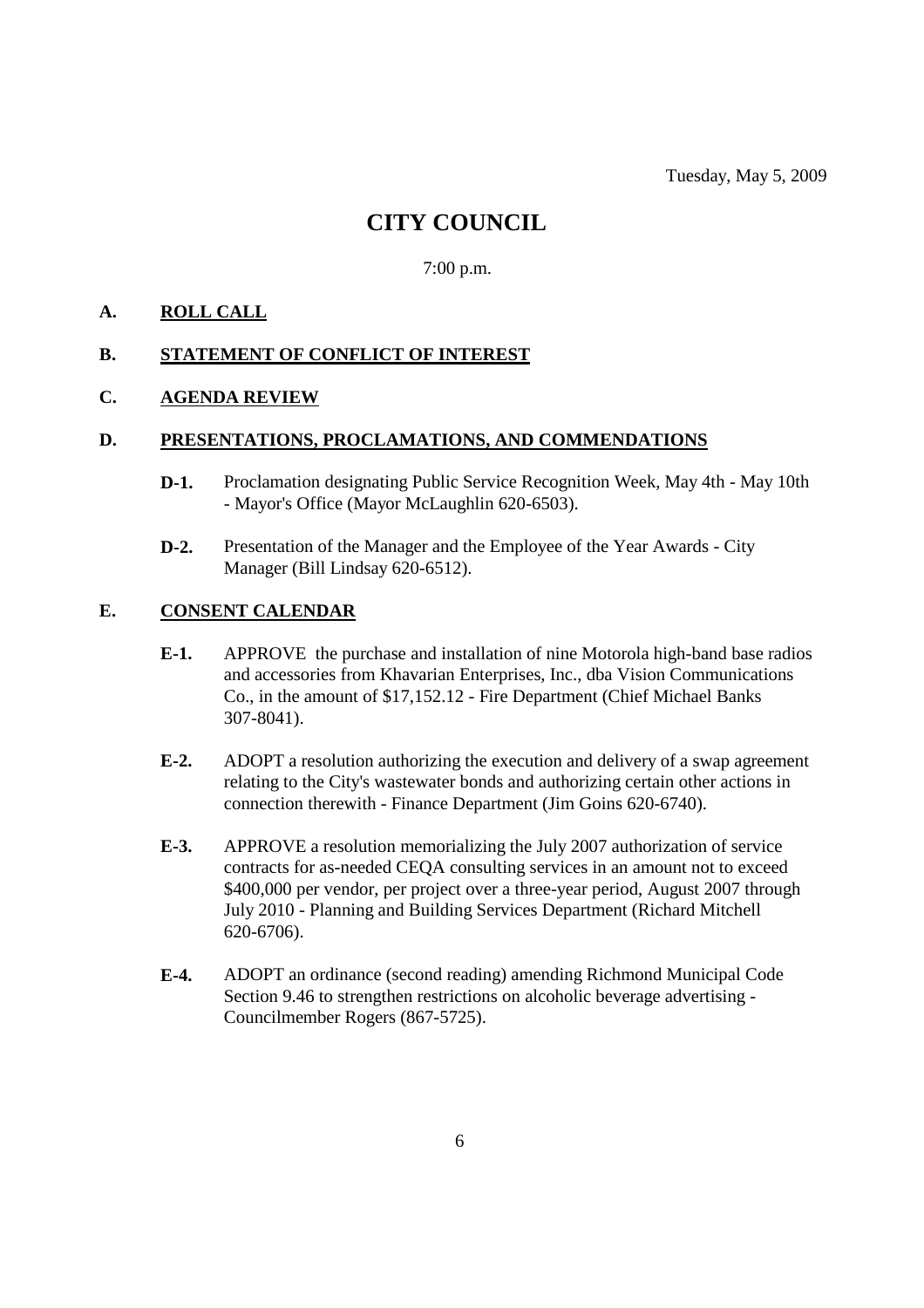- **E-5.** ADOPT a resolution authorizing City departments to submit applications for American Recovery and Reinvestment Act of 2009 (ARRA) funding and appropriating any resulting grant proceeds into the departments' or capital improvement program budget, as appropriate - Finance Department (Jim Goins 620-6740).
- **E-6.** APPROVE a second amendment to the Pre-Development Services Agreement between the City of Richmond and Auto Warehousing Company (AWC), providing for \$1,055,000 in additional reimbursement to AWC for documented pre-development expenses incurred pursuant to the initial Pre-Development Services Agreement between the Port of Richmond (POR) and AWC (this item was reviewed and recommended for approval by the Finance Committee at its April 17, 2009, meeting) - Port (Jim Matzorkis 215-4600).
- **E-7.** APPROVE the Finance Committee's recommendation to direct staff, working with Glen Price, to apply for a Federal DOE stimulus grant to support Greenprint and request inclusion from Congressman Miller in the Transportation Bill, and apply for future Greenprint funding opportunities, as long as no City money is needed for a match - Councilmember Rogers (867-5725).

### **F. OPEN FORUM FOR PUBLIC COMMENT**

### **G. COUNCIL AS A WHOLE**

- **G-1.** ACKNOWLEDGE receipt of proposed Fiscal Year 2009-2010 Annual Operating Budget and proposed Fiscal Year 2009-2014 Five-Year Capital Improvement Budget pursuant to Section 2.61.010 of Ordinance 42-07, and confirm schedule for final adoption (the Fiscal Year 2009/2010 Budget will be discussed at the May 19, 2009, City Council Meeting) - Finance Department (James Goins 620-6740).
- **G-2.** RECEIVE an update on the status of the Chevron Hydrogen Renewal Project, including construction permits issued, planned phases of construction, implementation of mitigation measures, and compliance with conditions of use permit - Planning and Building Services Department (Richard Mitchell 620-6706).